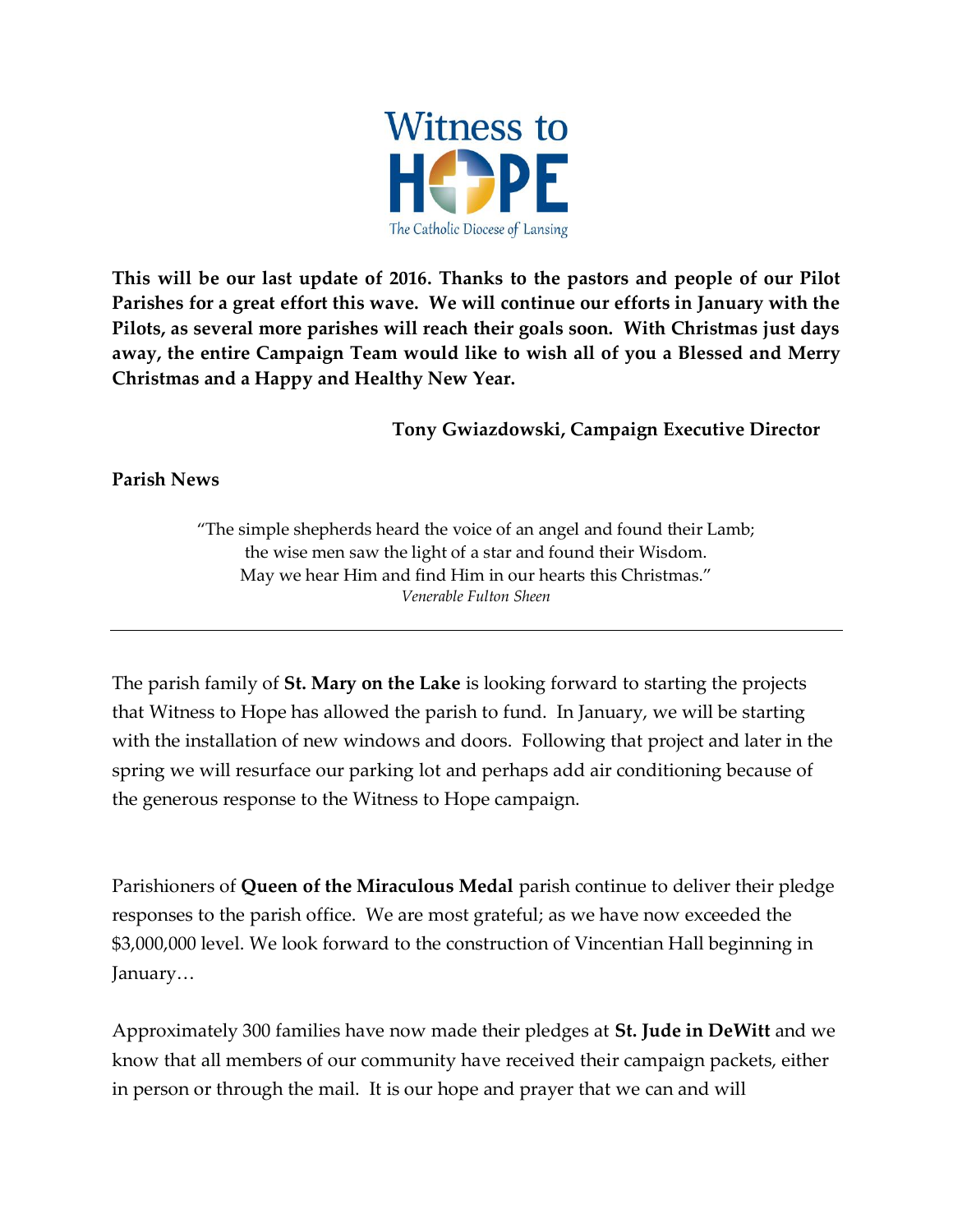successfully raise the \$2.5 million needed for our projects as we conduct our participation weekend in early January.

**Holy Rosary** in **Flint** is making calls to all those who have not yet responded to the campaign. Led by **Fr. Horning** the parish has 175 pledges for \$516,221.

**Fr. Kuchar** and the team at **Saint Mark the Evangelist** in **Goodrich** continued to reach out following Participation Weekend. The parish now has commitments of \$645,675 from 157 donors. Following Christmas the campaign team will meet to review continued follow up activity to reach those families that made a one-time gift, and others who completed pledge cards but didn't complete a gift amount.

**Saint Mary Queen of Angels** in **Swartz Creek** has realized gifts from 180 members of the parish. Total commitments are now \$336,014.

## **Holy Spirit – Brighton**

**Fr. John** would like to congratulate the entire parish and leadership team for the parish reaching goal. They have had 220 families make a gift to the Witness to Hope Campaign or 58% of the Parish raising so far \$554,387.

## **St. Mary Cathedral – Lansing**

**Msgr. Reilly** would like to congratulate the entire team and Parish for reaching their goal of \$557,750. He would like to ask that families continue to pray about making a gift to the Parish before the end of the year for Witness to Hope. Currently the parish has seen 179 families celebrating their gift to the Witness to Hope Campaign raising \$622,160 or 109% of goal. **Msgr.** Is also looking forward to the parish victory celebration in January.

## **Light of Christ – Deerfield/Blissfield**

**Fr. Jeff** and team hosted their follow-up weekend this past week. They currently have 114 participating families in the Witness to Hope Campaign raising over \$132,000. There continues to be a lot of excitement and great enthusiasm for the Campaign at the parish.

**Fr. Tom Helfrich** and **St. Rita in Clarklake** have moved their total pledged beyond the \$1,100,000 mark with 299 households on board. Fr. Tom is hopeful for even wider participation to greatly exceed their \$1,200,000 target which will fund Church and facility upgrades.